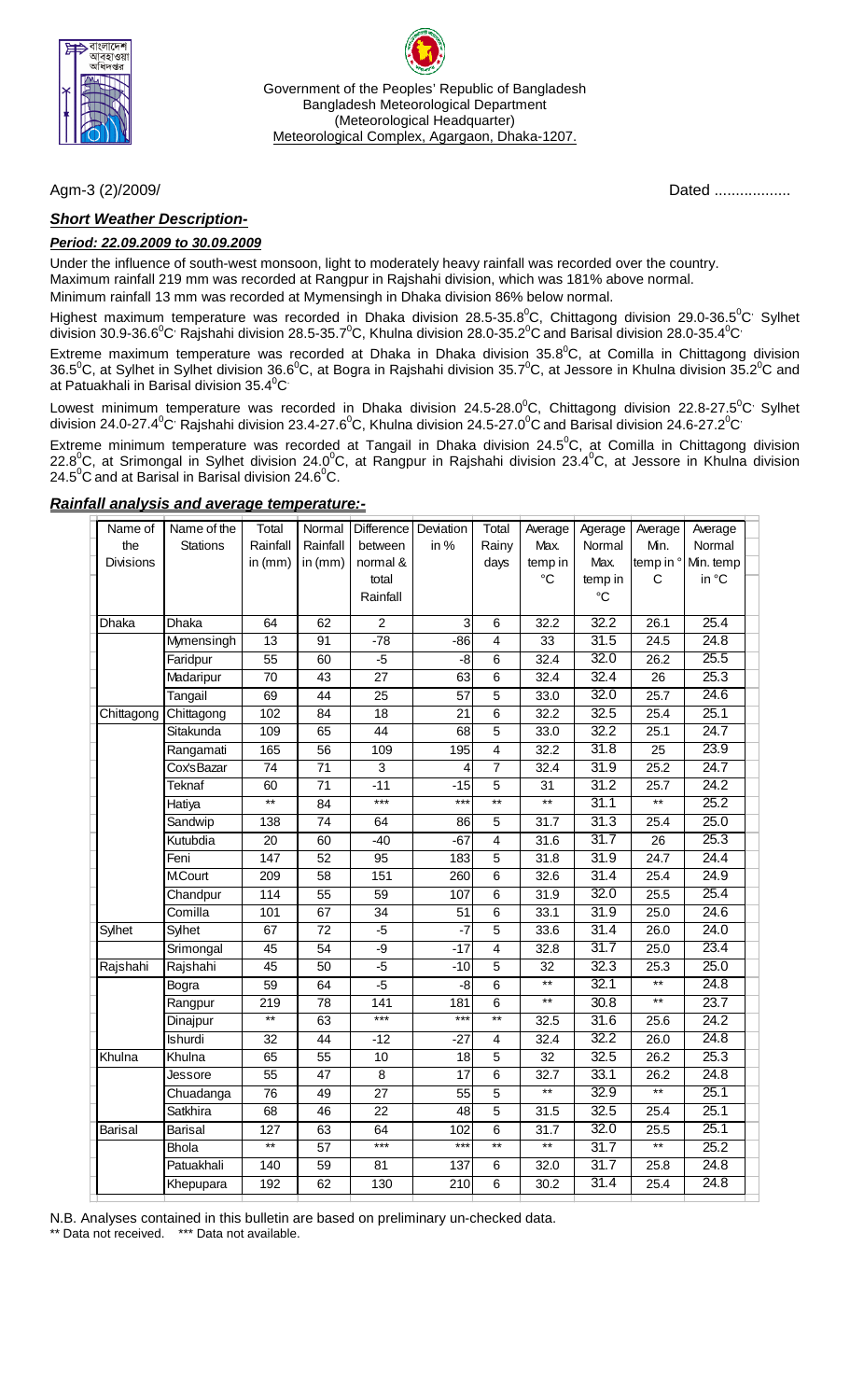

# *Highlights:*

Free water loss during 01.10.2009 to 07.10.2009 was averaged to 3.32 mm per day. Sunshine hours during 01.10.2009 to 07.10.2009 were averaged to 4.06 hours per day.

## *Advisory for the period from 08.10.2009 to 14.10.2009.*

Free water loss during the 2<sup>nd</sup> week of October 2009 is expected to be between 3.00 to 3.50 mm per day. Bright sun shine hour during the 2<sup>nd</sup> week of October 2009 is expected to be between 5.00 to 5.50 hrs per day.

## *Weather:*

- The low over west central Bay and adjoining North West Bay moved north westwards and now lies over Moddha Prodesh and Orissa coast. Monsoon axis runs through Maharastra, the centre of low, Bihar, West Bengal to Assam across Bangladesh. Monsoon is active over Bangladesh and strong over North Bay.
- Under the influence of south west monsoon moderate (11-22 mm) to moderately heavy (23-44 mm) to rain/thunder showers accompanied by temporary gusty wind is likely to occur at many places over Rajshahi, Dhaka, Chittagong and Sylhet divisions and few places over Barisal and Khulna divisions during the period with a chance of heavy (45-88 mm) to very heavy (>88 mm) at few places over Rajshahi, Dhaka, Chittagong and Sylhet divisions during the first half of the period.
- Slight fall in day temperature is expected over the country during the first half of the period.

Md. Shameem Hassan Bhuiyan Meteorologist For Director Bangladesh Meteorological Department Dhaka-1207.